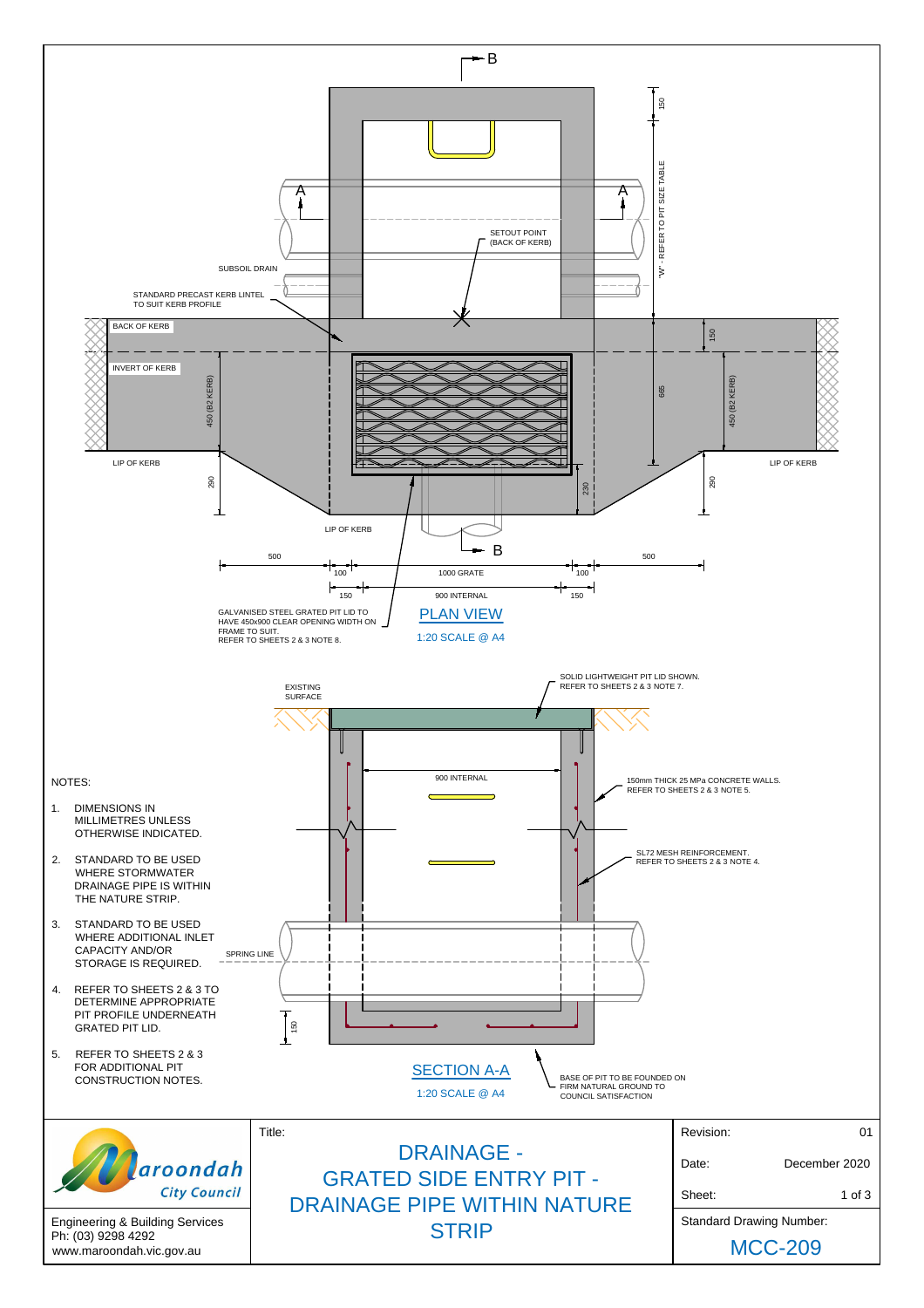

Engineering & Building Services Ph: (03) 9298 4292 www.maroondah.vic.gov.au

MCC-209